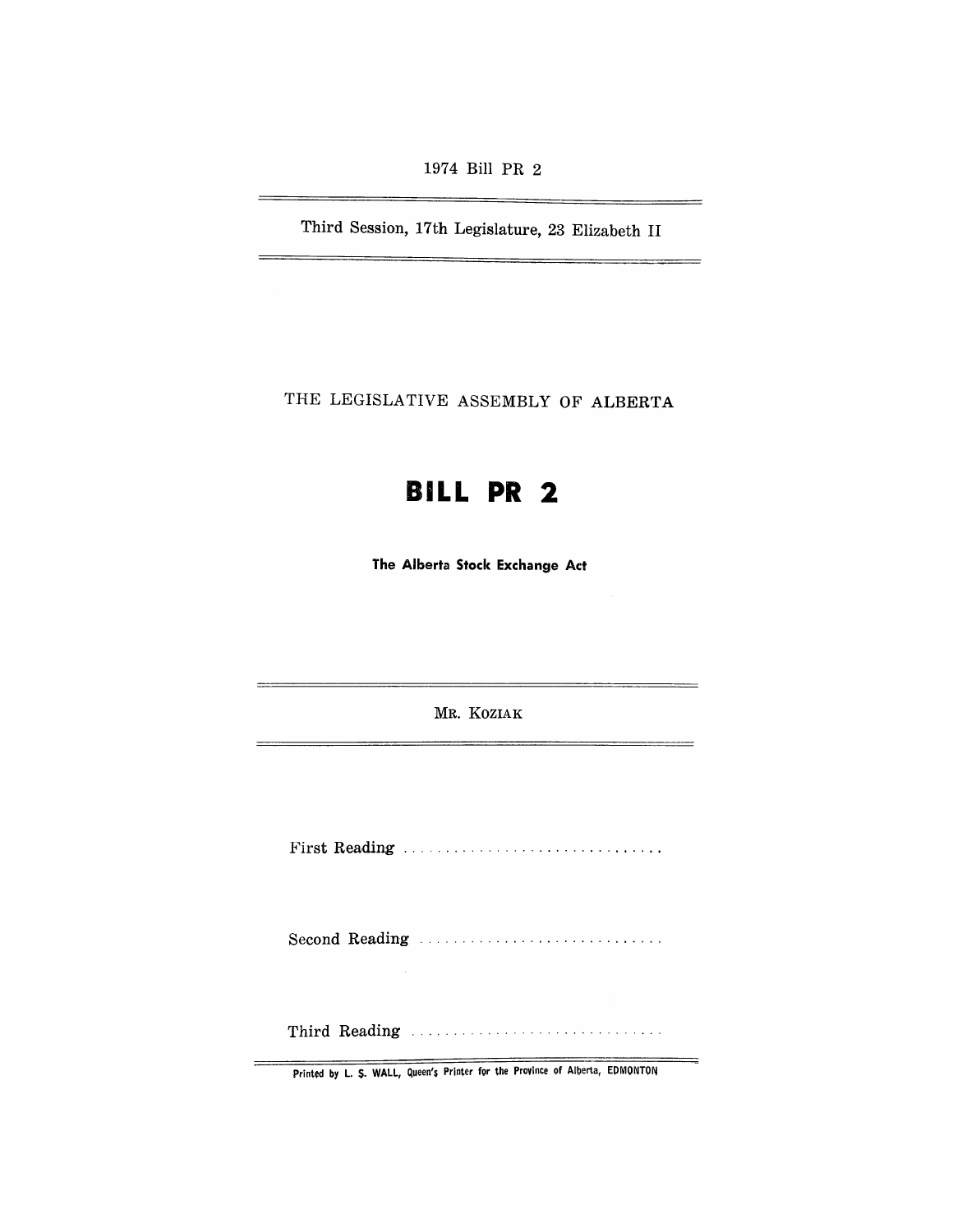*BillPR2 Mr. Koziak* 

## **BILL PR 2**

### 1974

#### THE ALBERTA STOCK EXCHANGE ACT

#### *( Assented to* ,1974)

Preamble

WHEREAS a petition has been presented praying for the enactment of an Act continuing the Calgary Stock Exchange under the name of The Alberta Stock Exchange and governing the regulation and operation thereof, and it is expedient to grant the prayer of the petition:

THEREFORE, Her Majesty, by and with the advice and consent of the Legislative Assembly of Alberta, enacts as follows:

Interpre-tation

- 1. In this Act,
- (a) "Corporation" means The Alberta Stock Exchange;
- $(b)$  "exchange" means the stock exchange operated by the Corporation;

Corpo**rate**<br>contin**uation** 

2. The Calgary Stock Exchange, incorporated by *The Calgary Stock Exchange Act,* is continued as a corporation without share capital under the name of "The Alberta Stock Exchange".

Head office

3. The head office of the Corporation shall be situated in the City of Calgary.

Object

4. (1) The object of the Corporation is to operate a stock exchange in Alberta for trading by the members of the Corporation and other persons authorized under subsection (2).

Trading by non-<br>members (2) The board of directors may authorize persons other than members to trade on the exchange subject to such con-

Compliance<br>with R.S.A.<br>1970, c. 333 ditions as are imposed by the board of directors.

(3) The Corporation shall operate the exchange in a manner that does not contravene the requirements of *The Securities Act,* and the regulations, directions, orders, determinations or rulings made thereunder, and the Corporation may impose any additional or higher requirement within its jurisdiction.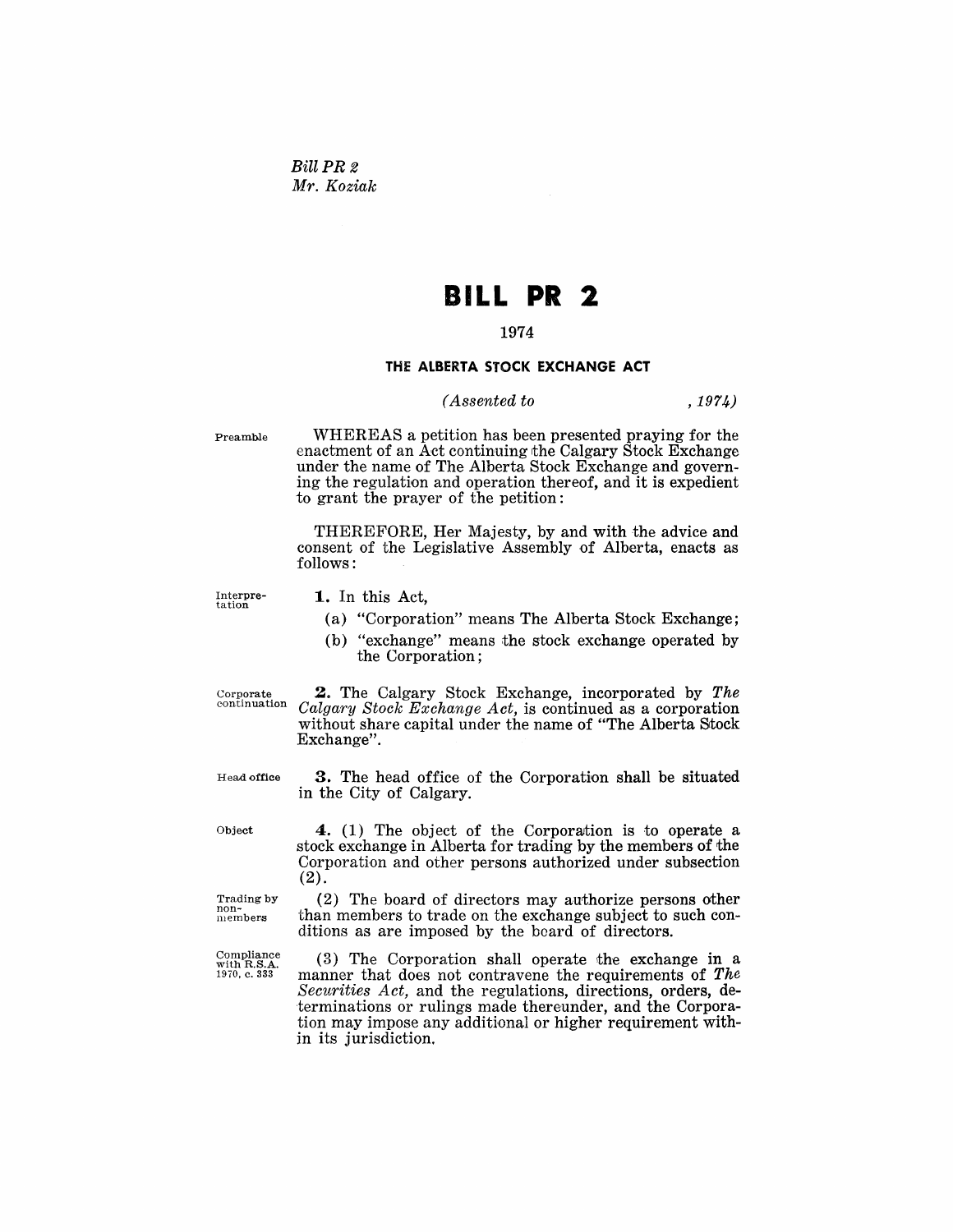5. The Corporation shall be carried on without the purpose of gain for its members and any profits or other accretions to the Corporation shall be used in promoting its object.

**6.** (1) The affairs of the Corporation shall be managed by a board of directors, who may be referred to as governors, consisting of not less than nine and not more than 15 persons elected under section 7, subsection (2).

(2) Notwithstanding any vacancy in the board of directors, the remaining directors may exercise all the powers of the board so long as a quorum of the board remains in office.

7. (1) The President shall be appointed by the board of directors and may be removed from office by the board of directors only by a vote of two-thirds of the directors then

(2) The directors shall be elected by the members yearly in such manner as the by-laws of the Corporation provide.

President

Non-profit

Board of<br>directors

Vacancies

Elected directors

Transitional board

in office.

 $(3)$  The directors of the Corporation in office immediately before this Act comes into force shall be deemed to be the directors elected under subsection (2) and shall remain in office until the first annual meeting of the Corporation held after this Act comes into force.

(4) The President shall be appointed in accordance with this Act within three months after this Act comes into force.

8. (1) All officers of the Corporation other than the chairman of the board of directors, the vice-chairman of the board of directors, the President, the secretary and the treasurer shall be appointed by the board of directors with the approval of the President.

(2) No officers of the corporation other than the chairman of the board of directors, the vice-chairman of the board of directors, the secretary and the treasurer shall be members or directors of the Corporation.

9. The President shall be the chief executive officer and chief administrative officer of the Corporation.

**10.** (1) For the purpose of the object of the Corporation, the board of directors has the power to govern and regulate,

- (a) the exchange;
- (b) the partnership and corporate arrangements of the members and other persons authorized to trade on the exchange, including requirements as to financial condition;

Idem

Appoint-mentof officers

Certain<br>officers not<br>to be members or<br>directors

Dutle**s of**<br>president

Powers of board of directors'